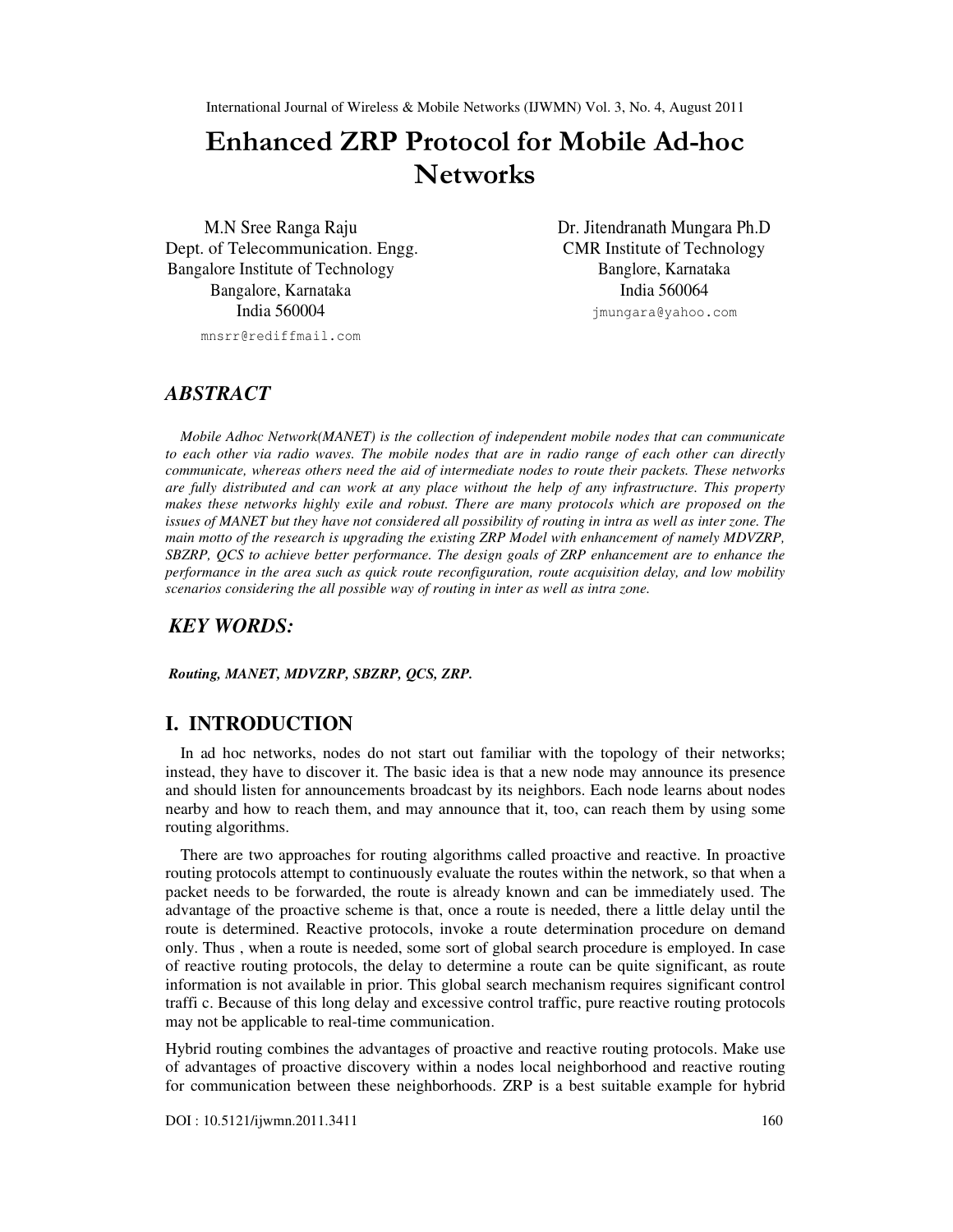routing protocol. ZRP defines a zone around each node consisting of the nodes k neighborhood (that is, all nodes within k hops of the node). A proactive routing protocol, intra zone routing protocol (IARP), is used inside routing zones, and a reactive routing protocol, inter-zone routing protocol (IERP), is used between routing zones. A route to a destination within the local zone can be established from the sources proactively cached routing table by IARP. ZRP has been designed to run on the IP layer and relying on outside help for the detection of neighbors. It's not directly the ZRP itself that communicate over the network, but its different components that communicate by themselves. IERP is what will handle the updating of routing tables from its own research and road that have been imported by IARP.

There are other approaches for resolving routing issues in the ad hoc networks, such as Bordercast Resolution Protocol (BRP). BRP is included with the IERP in order to provide border casting services which do not exists in IP. In the current version of the BRP, the content of border cast message is considered to be accessible to any host which receives the message. The BRP keeps track of which nodes a query has been delivered to, so that it can prune the border cast tree of nodes that have already received (and relayed ) the query. When a node receives a query packet for a node that does not lie within its local routing zone, it constructs a bordercast tree so that it can forward the packet to its neighbors. These nodes, upon receiving the packet, reconstruct the bordercast tree so that they can determine whether or not it belongs to the tree of the sending node. If it does not, it continues the process and determines if the destination lies within its routing zone and taking the appropriate action, upon which the nodes within this zone are marked as covered.

The remainder of this paper is organized as follows; section 2 gives the survey of previous work related to different categories of vertical handoff. Section 3 discusses the proposed work that focuses on optimizing of dwell time and transmission power. The simulation of this work is designed in the section 4.Finally section 5 and 6 discusses about the simulated results and conclusion respectively.

### **II. RELATED WORK**

This section reviews the some of literature pertaining to routing in wireless ad hoc networks. In [1], the work presents query controlled scheme to provide enhanced detection and prevention of overlapping queries. The work done in [2] presents a selective bordercasting zone routing protocol to reduce the network load by limiting the number of control packets when the protocol searches for new route. The work presented in [3], is a protocol called multipath distance vector zone routing protocol for mobile ad-hoc networks, which uses a topological map of the zone centered on a node to guarantee loop freedom and alternative paths in the case of route failure and disjoint paths. In [4] an algorithm is proposed to provide improved quality of service such as low end to end delay and high throughput via hybrid routing protocol ZRP. In paper [5] independent zone routing is proposed, which allows adaptive and distributed configuration for the optimal size of the each node's routing zone on the per node basis. In[6], it has given review about the current routing protocols in Ad-hoc networks.

In this paper [7], he has proposed the secure message trans-mission (SMT) protocol to safeguard the data transmission against arbitrary malicious behavior of network nodes. He suggest that SMT is a lightweight, yet very effective, protocol that can operate solely in an endto-end manner. It exploits the redundancy of multi-path routing and adapts its operation to remain efficient and effective even in highly adverse environments. Overall, the ability of the protocols to mitigate both malicious and benign faults allows fast and reliable data transport even in highly adverse network environments is given in work [8].

This [9] paper presents evidence that multipath routing can mask a substantial number of failures in the network compared to single path routing protocols and that the selection of paths according to DPSP can be beneficial for mobile ad hoc networks since it dramatically reduces the rate of route discoveries. In [10], it is proposed a solution to the managed-open scenario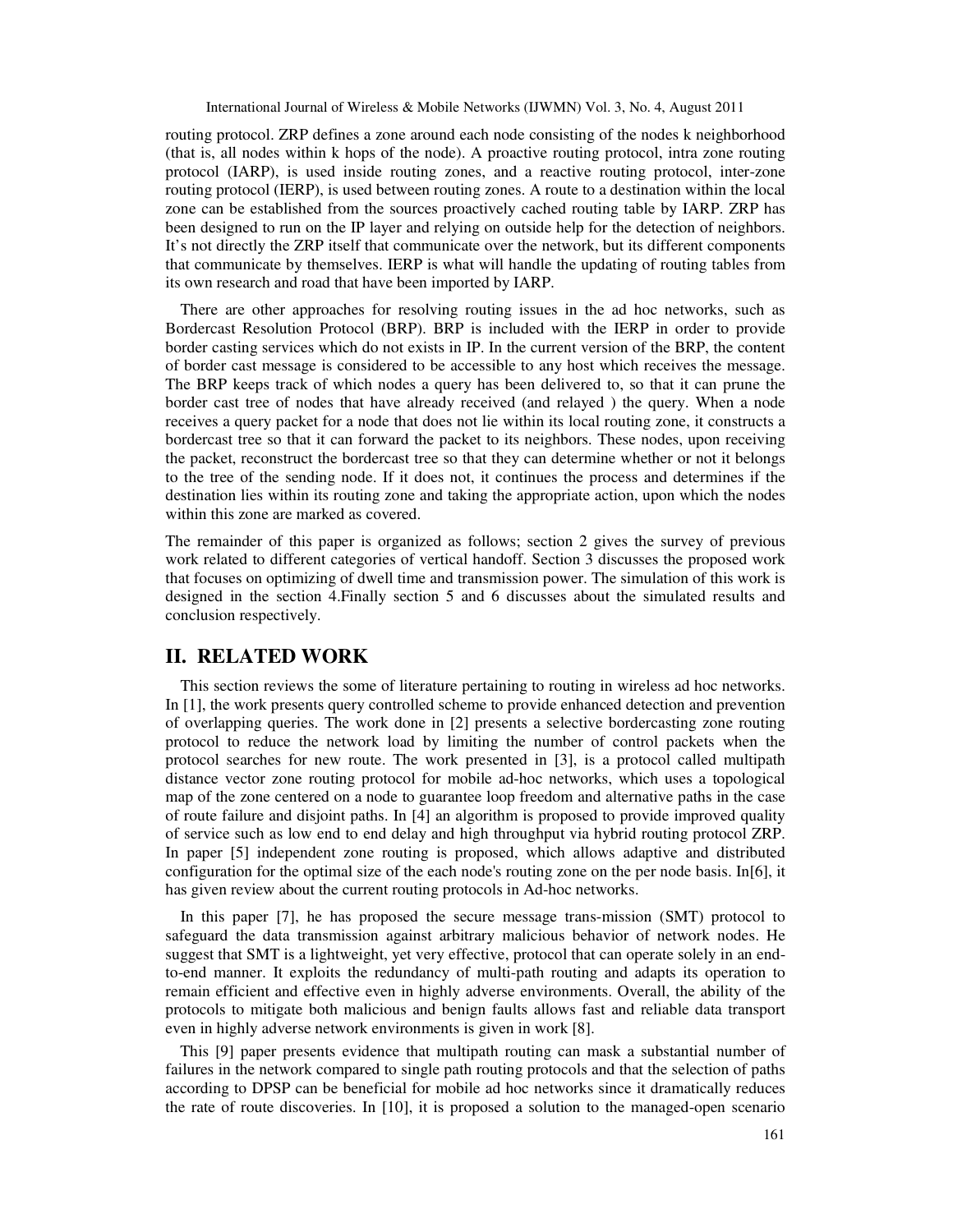where no network infrastructure is pre-deployed, but a small amount of prior security coordination is expected, protocol suggests, authenticated routing for ad hoc networks (ARAN) and is based on certificates and successfully defeats all identified based link weights attacks. Authenticated Routing for Ad hoc Networks (ARAN), presented in [11] uses public-key cryptographic mechanisms to defeat all identified attacks. ARAN can secure routing in environments where nodes are authorized to participate but untrusted to cooperate, as well as environments where participants do not need to be authorized to participate.

In this paper [12], it is presented a protocol called Trustworthiness-based Quality Of Service (TQOS) routing, which includes secure route discovery, secure route setup, and trustworthiness-based QoS routing metrics. The routing control messages are secured by using both public and shared keys. The routing metrics are obtained by combing the requirements on the trustworthiness of the nodes in the network and the QoS of the links along a route. The simulation results shows the effectiveness of the proposed secure QoS routing protocol in both security and performance. In this paper[13], it is focused on the impact of rushing attack implemented by malicious nodes (MNs) on AODV routing protocol. The Simulation results shows that AODV protocol fails completely in presence of rushing attack. The work in [14] presents challenges and future of Ad-hoc networks.

### **III. PROPOSED WORK**

In this section, we present an enhanced ZRP route computation scheme for wireless Ad-hoc networks. The standard protocol presented for Ad-hoc wireless network are MD-VZRP,SBZRP and QCS. In our work we have modified the existing ZRP protocol called as enhanced ZRP, which will be branched based on a selection parameter specified through the configuration . The new enhancements to the ZRP protocol in the areas like quick route reconfiguration, route acquisition delay, low mobility scenarios is implemented.

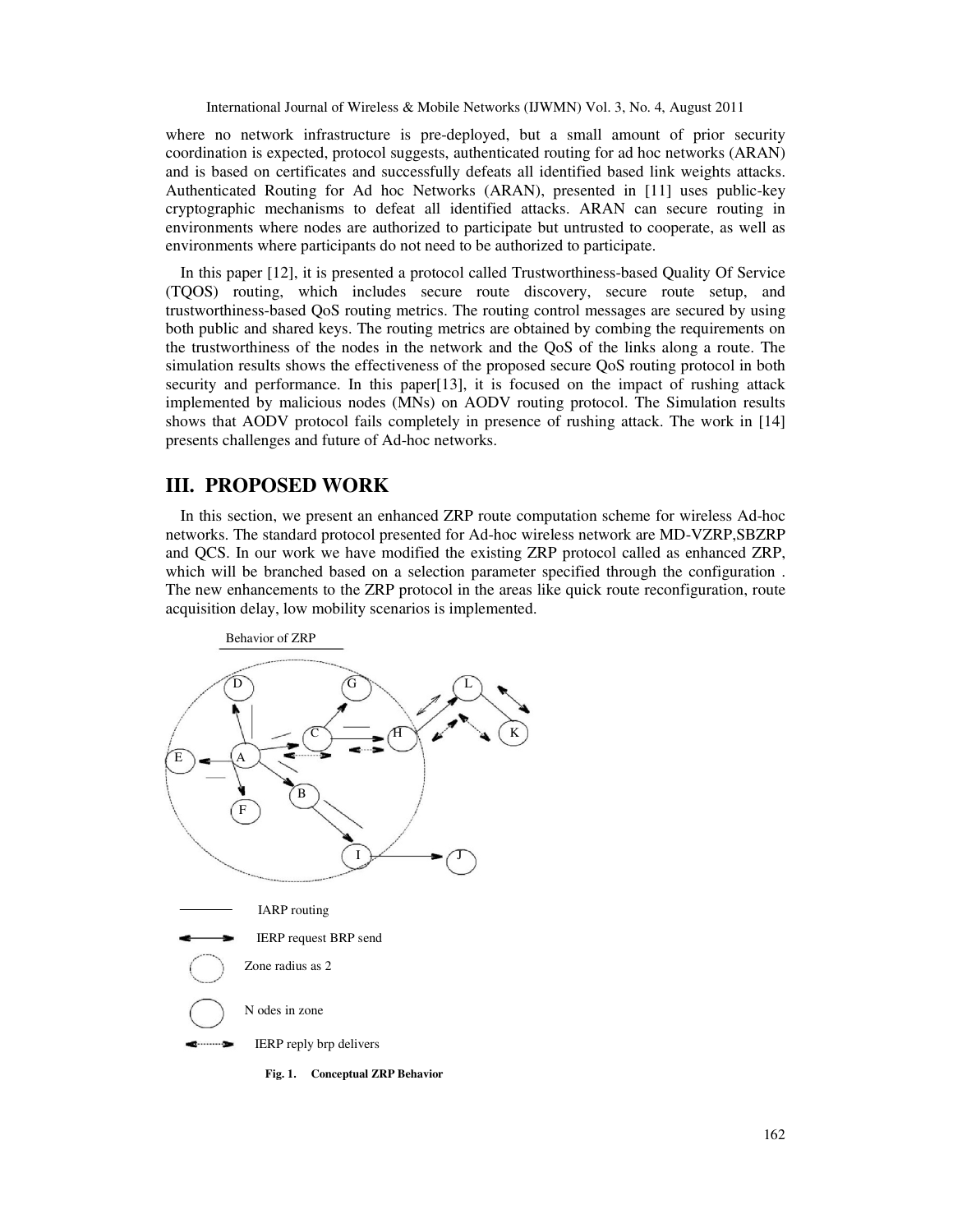The model of standard ZRP is shown in figure 1, which has overlapping query messages. These messages will overload the system and degrade the system efficiency. Hence our query control mechanisms allow ZRP to provide routes to all accessible network nodes, with less control traffic than purely proactive link state or purely reactive route discovery, and with less delay than conventional flood searching.

In MDVZRP the nodes initiate the route discovery process to a specific destination, only if needed and not at available in its routing table. Therefore, MDVZRP discounts the number of route discovery to more than 3 times than a reactive protocol. Also when a link break in an active route is detected, MDVZRP uses the alternative path selection process instead of using the local route repair as in some reactive protocol. MDVZRP employs a full dump technique, in which the new node receives its nearest neighbors routing tables once joined the network and send a beacon to create its own routing table. This technique gives the new node ability to view the entire network rather than its zone only.

SBZRP reduces the network load by limiting the number of control packets when the protocol searches for a new route. When network load is high, the mean delay of ZRP is higher than SBZRP. This is because when the ZRP searches for a new route, the number of IERP RQP is increased, thus the node buffer is congested, which results in the increase of mean delay. When the node stops for a short period of time that means the moving degree is high, The SBZRP has higher link usability than a ZRP. When node moving degree is high, the route search failure becomes high. For the SBZRP, if the route search fails, a new route search starts from the failed node. Thus ,the new route search time is shorter than ZRP and the number of data sent to the destination node becomes high.

#### **Detection of Query Packet Id**

To reduce this delay we can go for query control mechanisms. Query detection uses query source node's Id and query Id pair. Below Fig. 1 depicts query detection scheme. Where 'S' is the source node and destination node 'D' is not in S's local zone. Hence S bordercasts the query message packet. Nodes J, K, I detects the query packet through QID Method-1 and node H detects it through evesdropping i.e QID Method-2.



# **Premature Node Termination**

With the knowledge of the QD obtained a procedure has to be followed in which covered nodes can be pruned by the bordercast tree. This procedure is known as premature node termination. By referring to below Fig. 2, we can see that node 'S' bordercasts the query message packet to its peripheral nodes. Node 'I' receives same copy of query message packet through bordercast tree by the other node as it may be interior member of other routing zone. Now 'I' searches for the interior zone member of other node, and uses QD to detect is it necessary to relay that query message packet or no. 'I' identifies that nodes are been covered, it reconstructs the bordercast tree. Prunes covered nodes from other node' bordercast tree and deletes the query message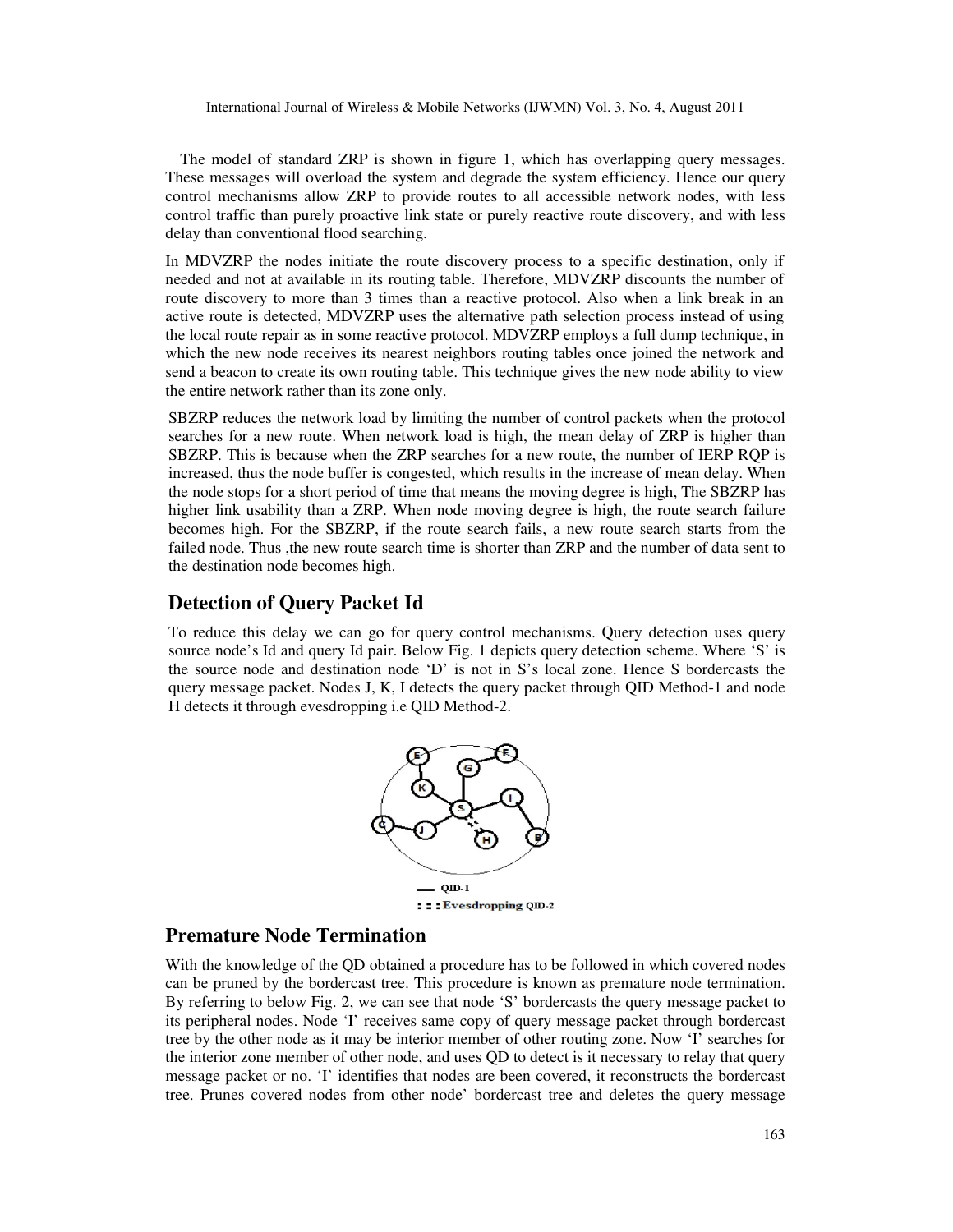International Journal of Wireless & Mobile Networks (IJWMN) Vol. 3, No. 4, August 2011 received by other node using the criterion called premature node termination.



**Fig. 2: Premature Node Termination** 

# **Random Query Analysing and Processing Delay**

Bordercasting node initiates bordercasting to its peripheral nodes. We can observe from the below Fig. 3 that bordercasting node 'S' bordercasts the query message packet to peripheral node 'F'. This node 'F' will border cast the query message packet to 'X' and 'Y'. 'X' and 'Y' receive query at the same time. If both of them bordercasts the query then again there are chances that same node may relay the same query multiple times. Unless and untill X and Y check for the QD information they both will not be knowing that the query bordercasted by them is redundant.



**Fig. 3: Random Query Analyzing and Processing Delay**

### **Selective Bordercasting Approach:**

This approach is proposed for Minimisation of control overhead packets for ZRP protocol, Which leads to congestion and delay in route acquisition. The selective bordercasting mechanism use same IARP protocol as in ZRP, but use a new mechanism in IERP for interzone routing because the bordercasting procedure starts with IERP protocol.



 **Fig. 4: IARP packet broadcasting.**

The operation of the IARP is shown in Fig. 4. The source node S generates the IARP packet and broadcasts in its local routing zone, by using neighbor's information, the central node updates its routing table. When the destination is outside the routing zone, the interzone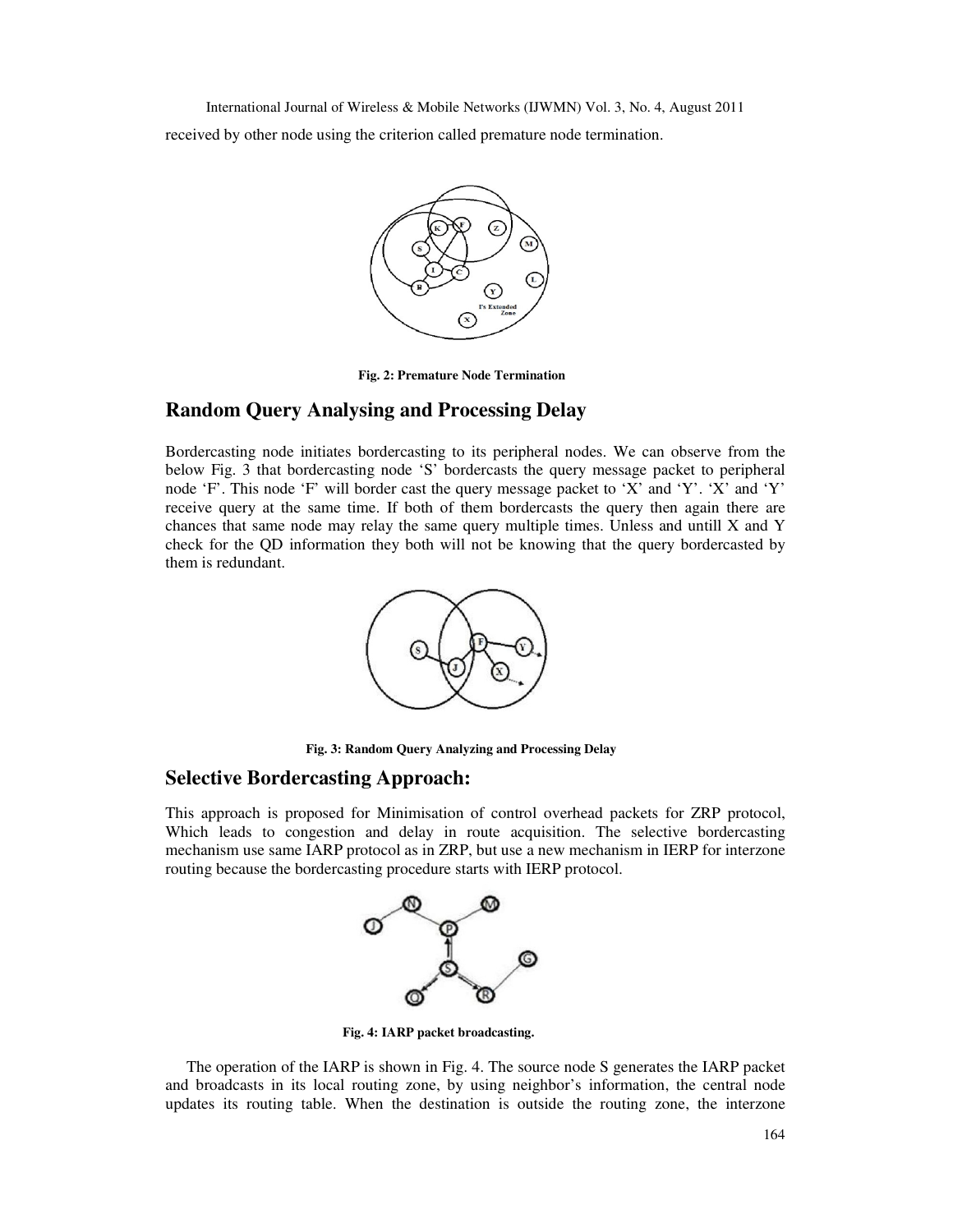operation initializes. The IERP is slight different from IERP in original ZRP, to understand the mechanism of new IERP, consider the Fig. 5, which the route to the destination in unknown to the source. Then the IERP request packet is generated. The information in the new IERP packet is:  $SN = S$ ,  $DN = D$ , and border-cast hop value  $(BH) = 1$  which is shown in Fig. 5(a) and Fig. 5(b). The generated IERP packet is sent to all border nodes which lie on the zone border, which have same zone radius.



**Fig. 5: IERP Packet transmission.** 

| <b>C'NT</b> | Intermediate | $P_3$ $P_4$ |  |
|-------------|--------------|-------------|--|
|             |              |             |  |

**Fig. 5(a): IERP Packet format.**

|  | Intermediate<br>Node | Packet<br>me |  |
|--|----------------------|--------------|--|
|  | $\mathbb{Z}_{11}$ 11 |              |  |

**Fig. 5(b): IERP Request packet format of Fig. 5.** 

The nodes in the zone boundary which receives the IERP request packet with increase in the BH value by 1. Then the node checks the destination in its routing table, if the destination address doesn't found in its routing table, then it should continue with the border casting procedure. When the nodes find the destination in its routing zone or itself a destination then the node will replays with IERP Replay packet as shown in the Fig. 6 and reply packet is shown in Fig.  $6(a)$ .



 **Fig. 6: IERP Reply Transmission**

|  | Intermediate BN   7 | Packet Tyne |  |
|--|---------------------|-------------|--|
|  |                     |             |  |

 **Fig. 6(a): IERP reply packet format of Fig-6**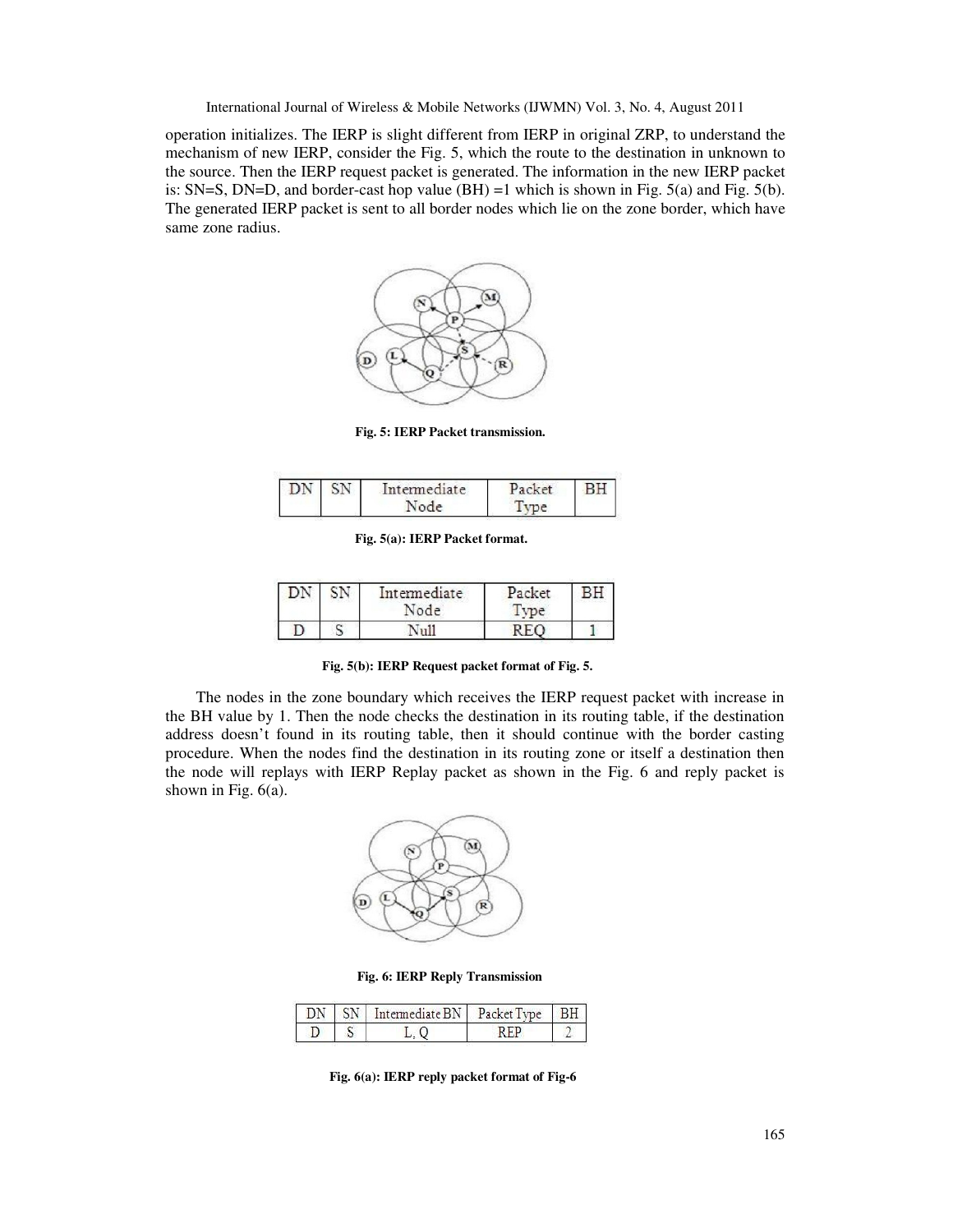In this Selective bordercasting approach the IERP Request packet's must save discovered routing information in a buffer for awhile and if there are requests for the same destination which the IERP REQ's are sent by nodes in the previous search. For example, when a destination moves inside the routing zone of Q, as shown in the Fig. 7, the previous recorded route information stored in the node Q and L, the node Q will generate the Reply packet to source S.



 **Fig. 7: a case when the destination node moves inside the zone.** 

In the case of destination which moves outside the zone of L as shown in the Fig. 8, it has no route to destination which is required for the query source, and then a new search is started from the node L.



 **Fig. 8: A case when DN moves outside the zone** 

Thus the number of IERP Route Request packets is reduced, because the route reconfiguration is started from the destination failure reporting node instead of beginning from the source. Hence this reduces control overhead packets and end-to-end delay time, which results in higher throughput.

#### **A. Algorithms**

*Nomenclature*:  $n=$  number of nodes,  $b_k$  and  $b$ f are band- width and buffer values of the base station. Algorithm 1: Main program

Begin

- <sup>2</sup> Initialize the nodes in network layer
- ² Call ZRPInit
- ² Call ZRP Router function
- ² Call ZRP Finalize

End.

```
Algorithm 2: ZRP Init 
Begin
```
- ² Initialize the nodes with ZRP initialization
- ² If (IARP/IERP/MDVZRP/SBZRP) are running

– Display error message –

Disable the initialization

```
² else
```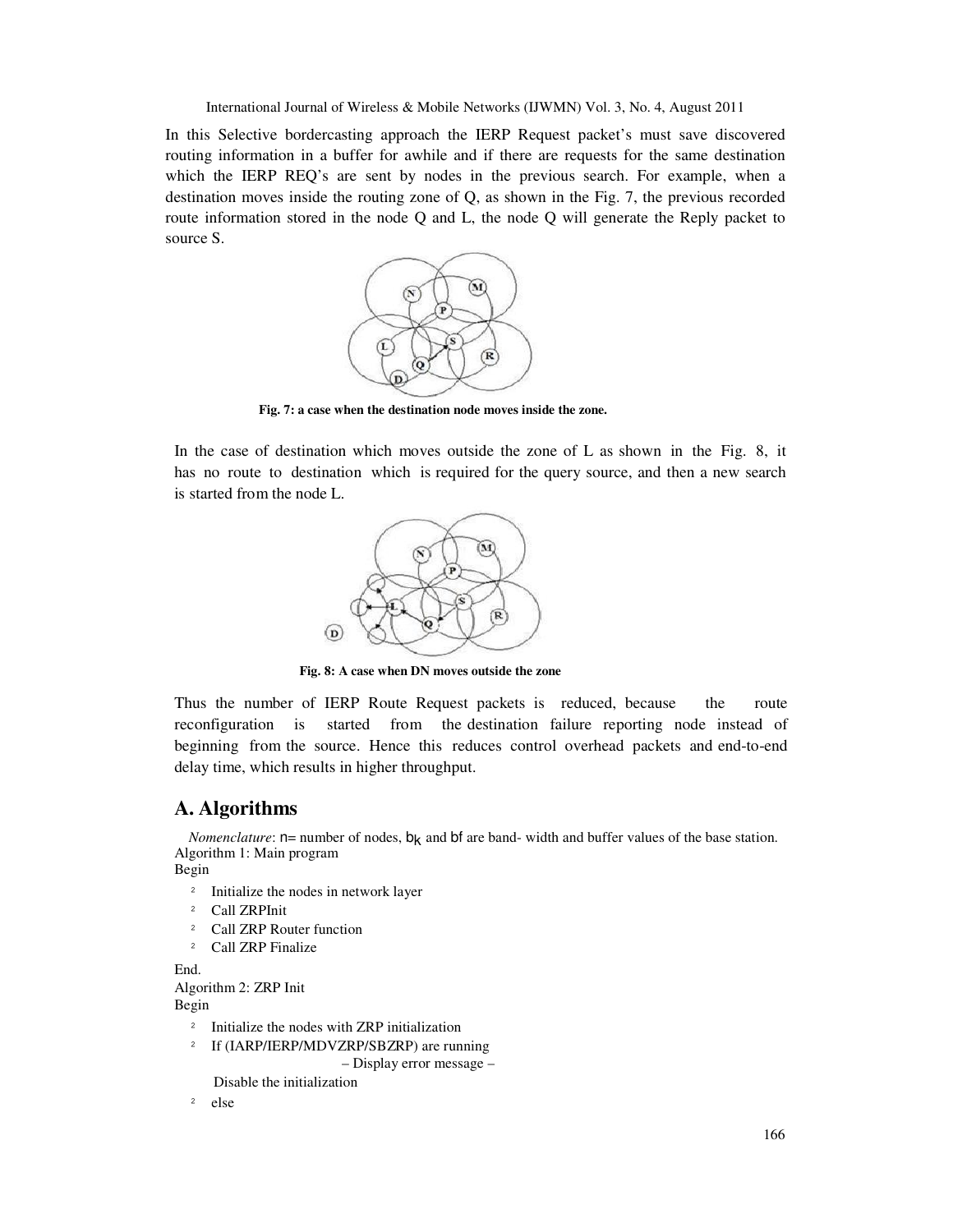– If (MDVZRP is enabled)

- ¤ Register ZRP with MDVZRP
- ¤ Call MDVZRP

Init – else

- ¤ Register ZRP with IARP
- ¤ Call standard IARP Init
- ¤ Register ZRP with IERP
- ¤ Call standard IERP Init
- ² Register ZRP callback Functions
- ² Initialize statistics variables
- ² Stop

End.

Algorithm 3: MDVZRP Init

Begin

- ² Node enters MDVZRP Initialization
- ² Initialize private data structure
- <sup>2</sup> Read zone radius
- <sup>2</sup> Initialize the routing table
- ² Read user statistics
- ² Schedule timer
- ² Stop; End.

Algorithm 4:ZRP Router function

Begin

- ² If MDVZRP is initialized already then Call MDVZRP Router function
- ² Else initialize standard IARP Router function
- <sup>2</sup> If packet is not routed then Call standard IERP router function<br><sup>2</sup> Ston:
- Stop;

End.

Algorithm 5:MDVZRP Router function Begin

- ² Enter Router function
- <sup>2</sup> Check for route in the table
- <sup>2</sup> If route available

#### – Send packets to next layer

– If error occurs display error message –

Ask for retransmission

- ² else
	- Initialize the broadcast with destination address
	- Find the routing information
	- Update the routing table
- ² Stop; End.

```
Algorithm 6: ZRP Finalize
```
Begin

- ² If node enters MDVZRP Initialization then call MDVZRP Final standard
- ² If node enters SBZRP Intialization then call IARP/IERP/BRP Final standard ² If node enters QCS Initialization then call
- IARP/IERP/QCS Final standard

```
² Stop;
```

```
End.
```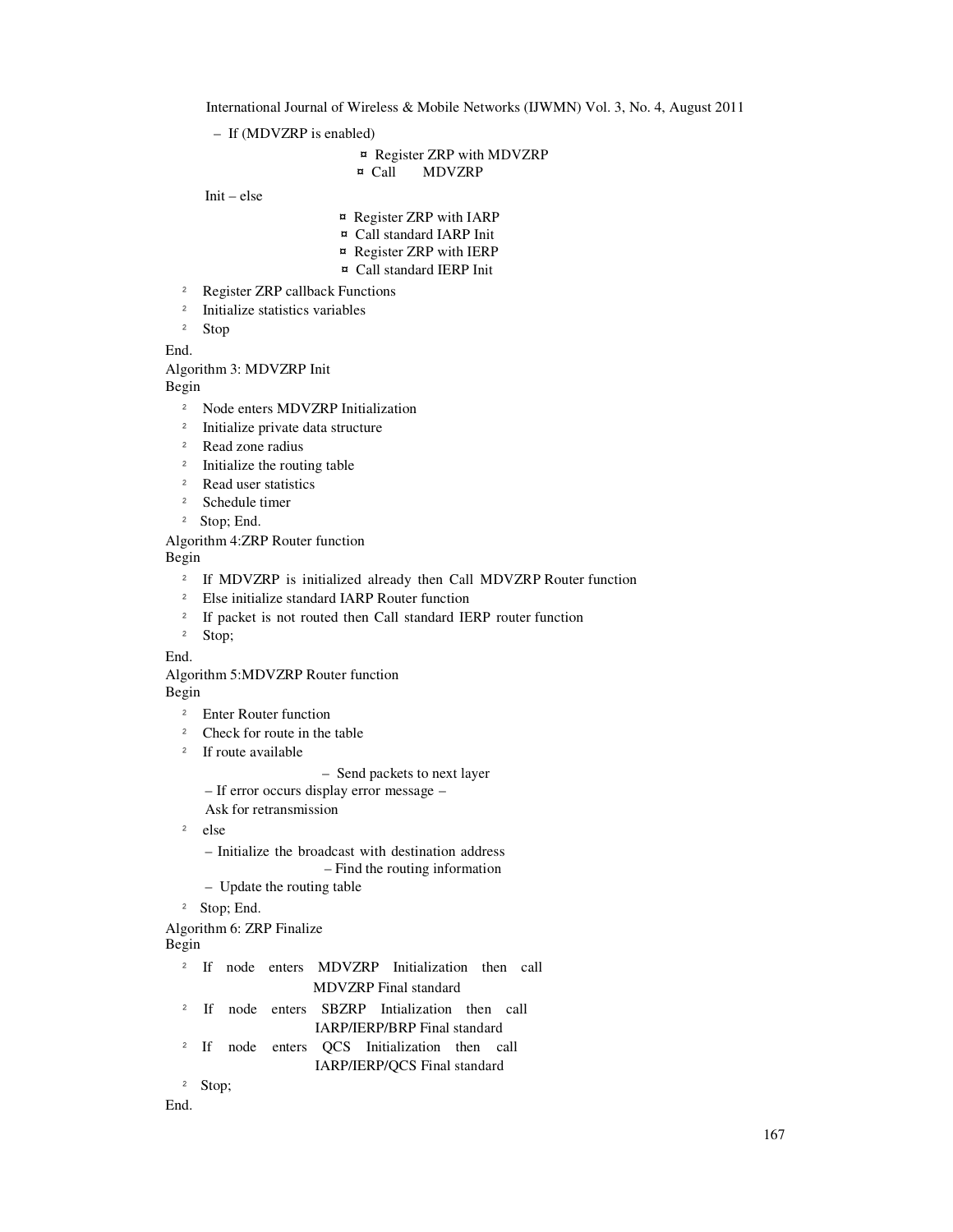# **SIMULATION**

SIMULATION RESULT

In this section the methodology is presented .This methodology is used in order to isolate the impact on network performance. We used a well known network simulator QualNet version 5.0.

#### **Simulation Platform, Models and Attributes**

**The image of the network as it appears in QualNet version 5.0 is presented in Fig. 9**



 **Fig. 9: Topology of the Simulated Network on an Urban Terrain**

The physical medium used is the well known 802.11DSSS PHY with a data rate of 2 mbps. The MAC protocol used is 802.11MAC protocol, configured in a MANET mode on an urban terrain. More precisely we use only Distributed Coordination Function (DCF) of the protocol.

### **Results**

#### **Table-1 shows parameters we considered for simulations. Table 1**

| <b>Parameters</b>        | <b>Values</b>                      |
|--------------------------|------------------------------------|
| Routing Protocol         | <b>ZRP</b> and Enhanced <b>ZRP</b> |
| <b>Fading Model</b>      | Rayleigh                           |
| Shadowing Model          | Constant                           |
| Pathloss Model           | Cost-231 HATA                      |
| <b>Energy Model</b>      | Mica Motes                         |
| <b>Battery Model</b>     | Simple linear                      |
| Terrain File             | DEM                                |
| <b>Mobility Speed</b>    | 15 to 20 meter/sec                 |
| Network Size-10-20 nodes | Area Considered-500 X 500          |
| Network Size-50-100      | Area Considered-1000 X 1000        |
| Network Size-200 nodes   | Area Considered-3000 X 3000        |
| Node Placement           | Random node placement under        |

#### **Parameters we considered for simulations.**

#### *Simulation Model*

Different scenarios with different node density are considered to observe the cumulative behavior of SBZRP, MDVZRP, QCS over the enhanced ZRP using QUALNET wireless simulator. Mobility speeds of 15-20 meter/sec is considered, with network nodes varying from 10-100 nodes, size of 500-3000 meters. Following are the simulation models embedded.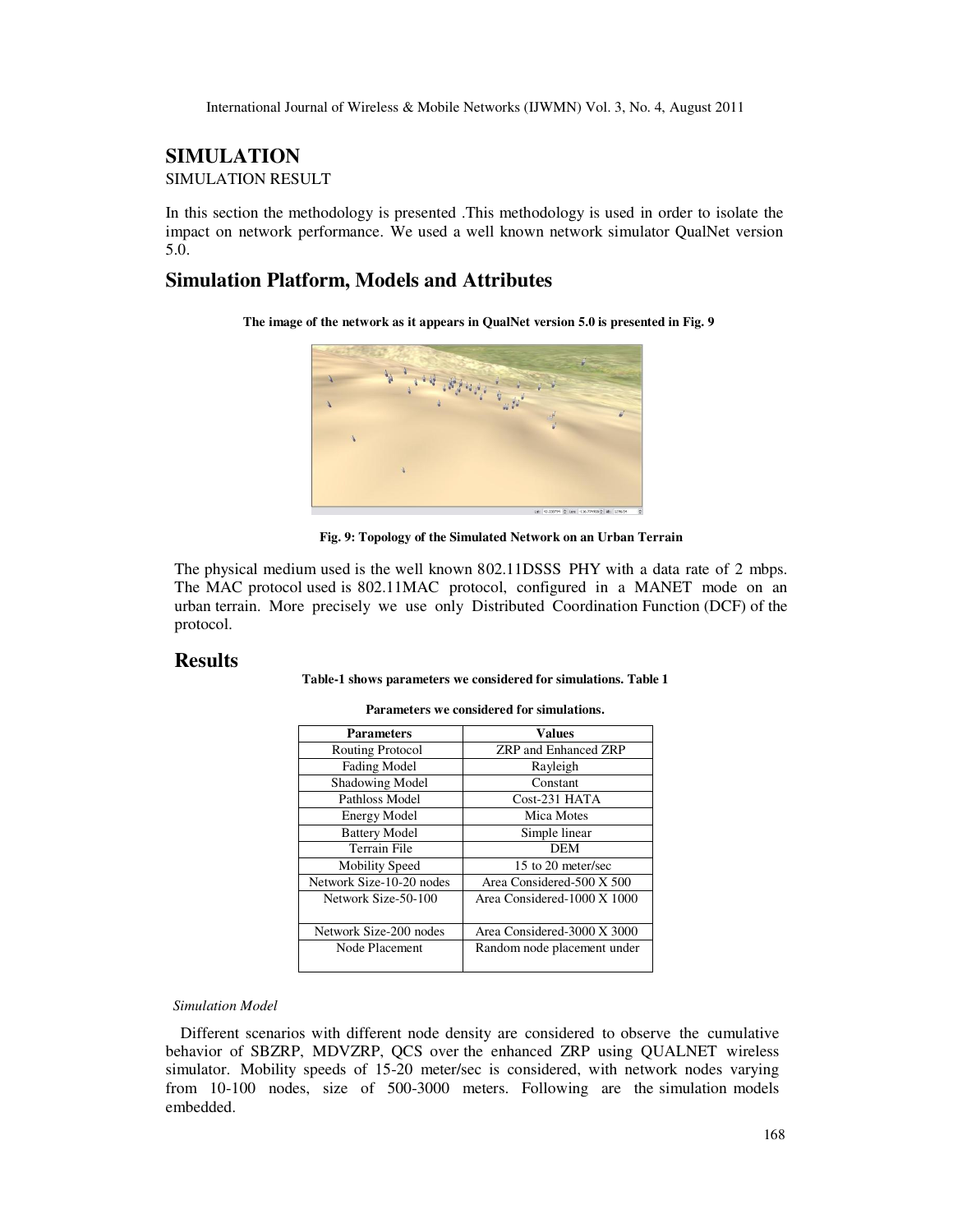- ² Fading model:Rayleigh
- ² Shadowing model:Constant
- ² Path loss model:Cost-231 HATA
- ² Battery model:Simple linear
- ² Energy model:Mica Motes
- ² Mobility model:Random way point

#### *C. Simulation Procedure*

- <sup>2</sup> Generate topology consisting of wireless nodes.
- ² Initialize all simulation models.
- ² Define source and destination.
- ² Build the Routing algorithm.
- <sup>2</sup> Evaluate the performance parameters.

#### *D. Performance parameters*

- <sup>2</sup> Throughput: It is the total number of bits that are received at the receiver.
- <sup>2</sup> Efficiency: It is the ratio of number of packets sent to the number of packets received.
- <sup>2</sup> Convergence time: It is the total time taken to and the destination route.
- <sup>2</sup> Overload transmission: It is the ratio of control packets received to the total packets received.

#### **V. RESULTS**

The figure shows better throughput upto 25 nodes, further increase in the nodes decreases the throughput. Compared ZRP results enhanced ZRP outputs are better, hence our algorithm performance better. The efficiency of the enhanced ZRP is more compared to the ZRP in our scheme. As the overhead packets are reduced, hence the information packet reception becomes more. Hence there is increase in the efficiency in turn system performance also.

In figure 12, it is clearly shows the time required for route convergence is comparatively less for enhanced ZRP protocol then the ZRP. With specific route specification, it becomes faster for sending the route rather than dealing along with general specification. The time required for last packet received is done to analyze the delay on to the route. The enhanced ZRP protocol requires less time than the standard ZRP. This is shown in figure 13. The overhead transmission is

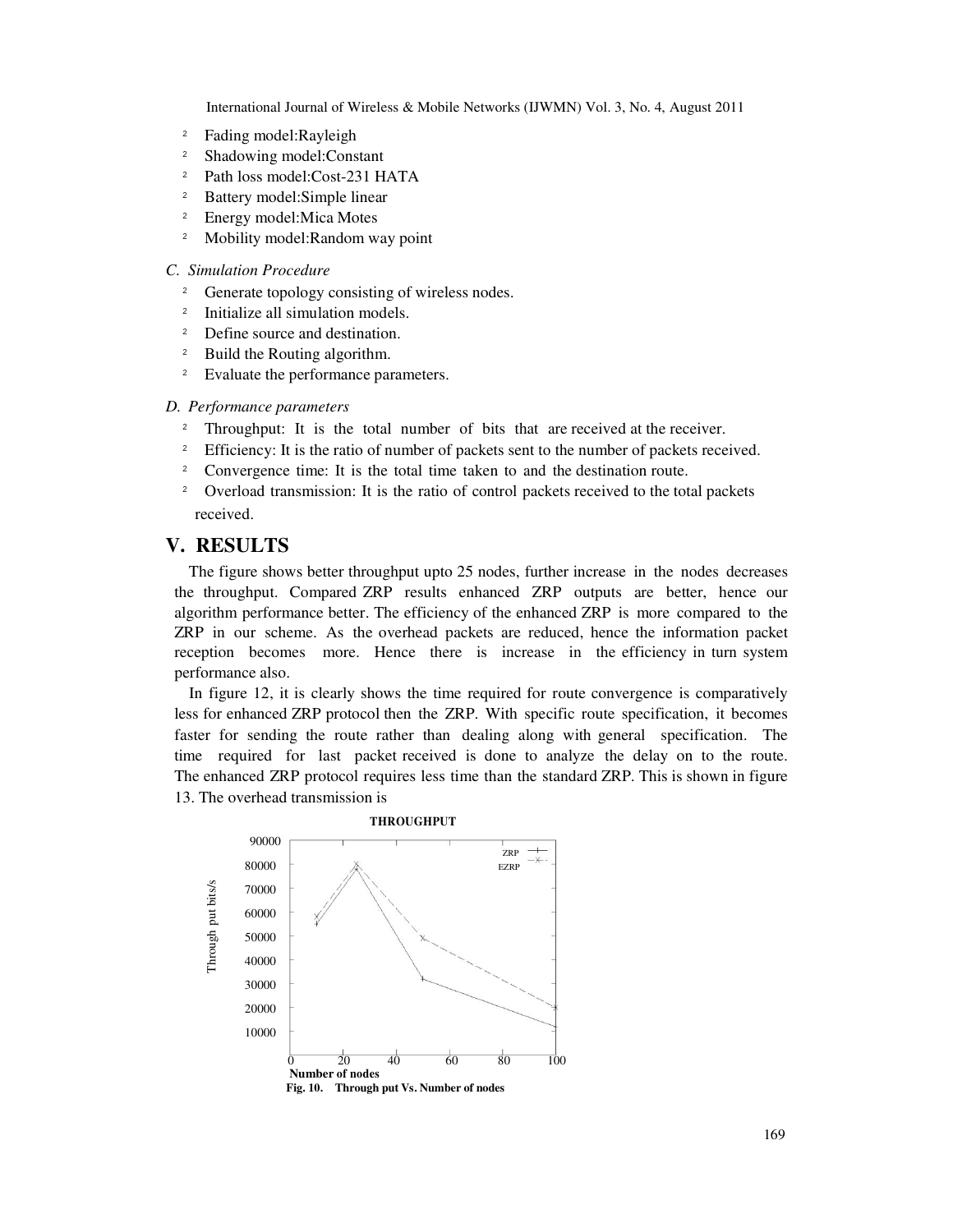International Journal of Wireless & Mobile Networks (IJWMN) Vol. 3, No. 4, August 2011



**Fig. 11 Efficiency Vs. Number of nodes** 





 **Fig. 12 Convergence time Vs. Number of nodes.** 

 **Last packet received**

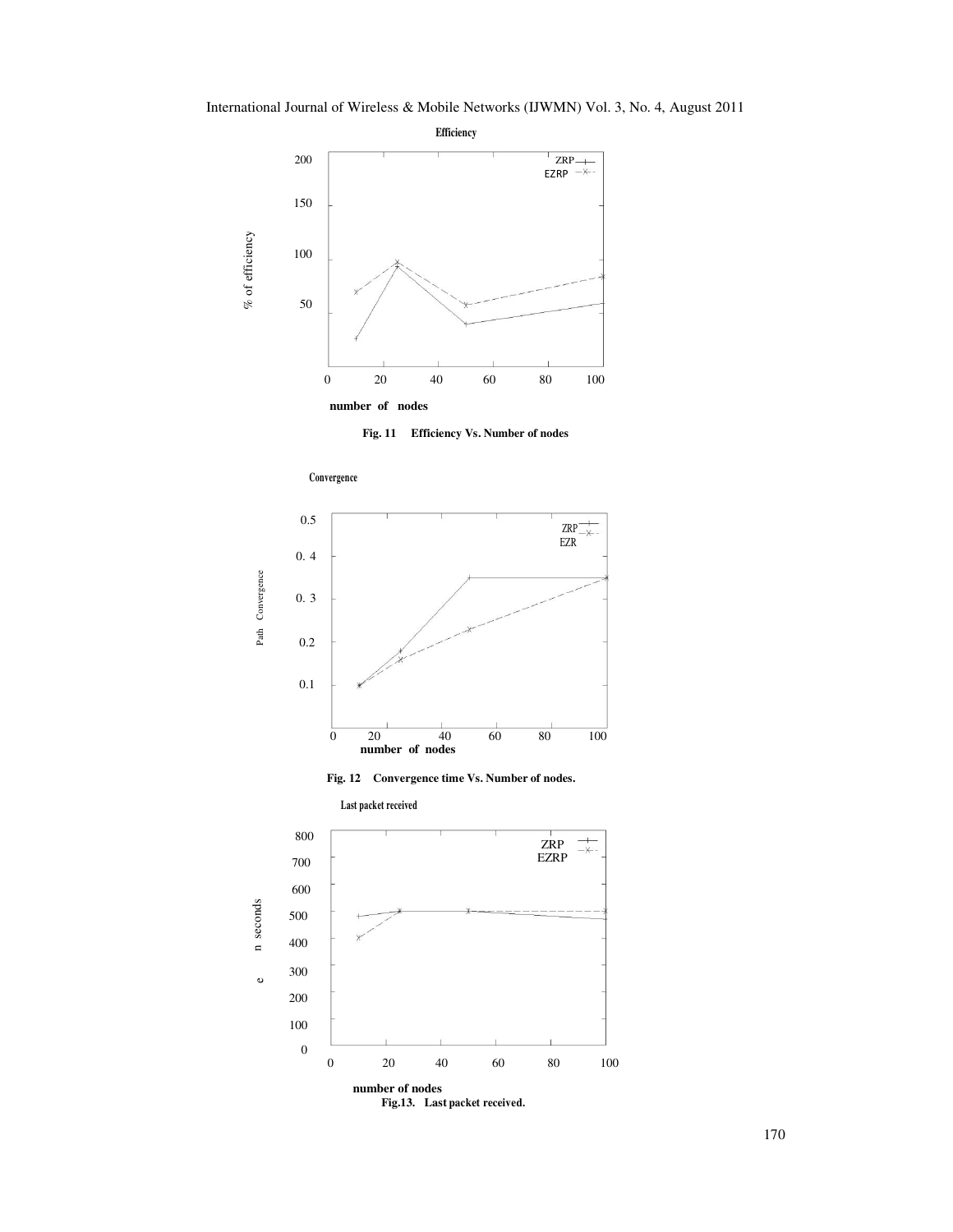International Journal of Wireless & Mobile Networks (IJWMN) Vol. 3, No. 4, August 2011

 $% f d$  transmission **Percentage of overhead transmission**  100 ERP<br>EZRP <u>EZRP EZRP</u> 80 S  $\overline{5}$  60  $-$  40 20 0 0 20 40 60 80 100 number of nodes

 **Fig. 14. Percentage of Overhead transmission Vs. Number of nodes.**

#### **VI. CONCLUSIONS**

ok<br>C

Our proposed query control schemes exploit the structure of the routing zone to provide enhanced detection and prevention of overlapping queries and thus improve delay and overhead due to control traffic. The techniques can be applied to single or multiple channel MANETs to improve both the delay and control traffic performance of ZRP. In this scheme, we allow ZRP to provide routes to all accessible network nodes, with less control traffic than purely proactive link state or purely reactive route discovery, and with less delay than conventional aodv searching. The protocol provides less control overheads including path in the Ad-hoc networks, which improve the system efficiency and also the system performance. Extensive simulation results reveals that our scheme features better transmission delay, route convergence time, the last packet reception time, system efficiency and system through-put. Our scheme can be extended to provide good QoS. By considering other parameters such as buffers, bandwidth etc. Further simulation can be carried out by considering mobility and applying dynamic cluster formation with respect to wireless nodes.

#### **REFERENCES**

- *[1] Zygmunt J. Haas and Marc R. Pearlman, The Performance of Query Control Schemes for the Zone Routing Protocol IEEE/ACM Transaction on Networking, Vol.9, No. 4, PP. 427-438, August 2001.*
- *[2] Leonard Barolli, Yoshitaka Honma, Akio Koya, Arjan Durresi and Junpei Arai, A Selective Border-casting Zone Routing Protocol for Ad-hoc Networks, Proceedings of the 15th International Workshop on Database and Expert Systems Applications (DEXA04), PP. 326-330, 2004.*
- *[3] Idris Skloul Ibrahim, A.Etorban and Peter J.B King, Multipath Distance Vector Zone Routing Protocol for Mobile Ad-Hoc Networks MDVZRP, PGnet, John Moores University, PP. 171-176, July 2008.*
- *[4] Prince Samar, Marc R. Pearlman and Zygmunt J. Haas,Independent Zone Routing:An Adaptive Hybrid Routing FrameWork for Ad hoc Wireless Networks",IEEE/ACM Transaction On Networking,Vol.12, No.4, PP. 595-608, August 2004.*
- *[5] E.M. Royer and C.K. Toh,A Review of Current Routing Protocols for Adhoc Mobile*
- *Networks",IEEE Personal Communications, Vol. 6, No.2 PP.46-55, 1999.*
- *[6] P. Papadimitratos and Zygmunt J. Haas, Secure Message Transmission in Mobile Ad hoc Networks",Journal Elsevier Ad hoc Networks, Vol. 1, No.1 PP. 193-209, 2003.*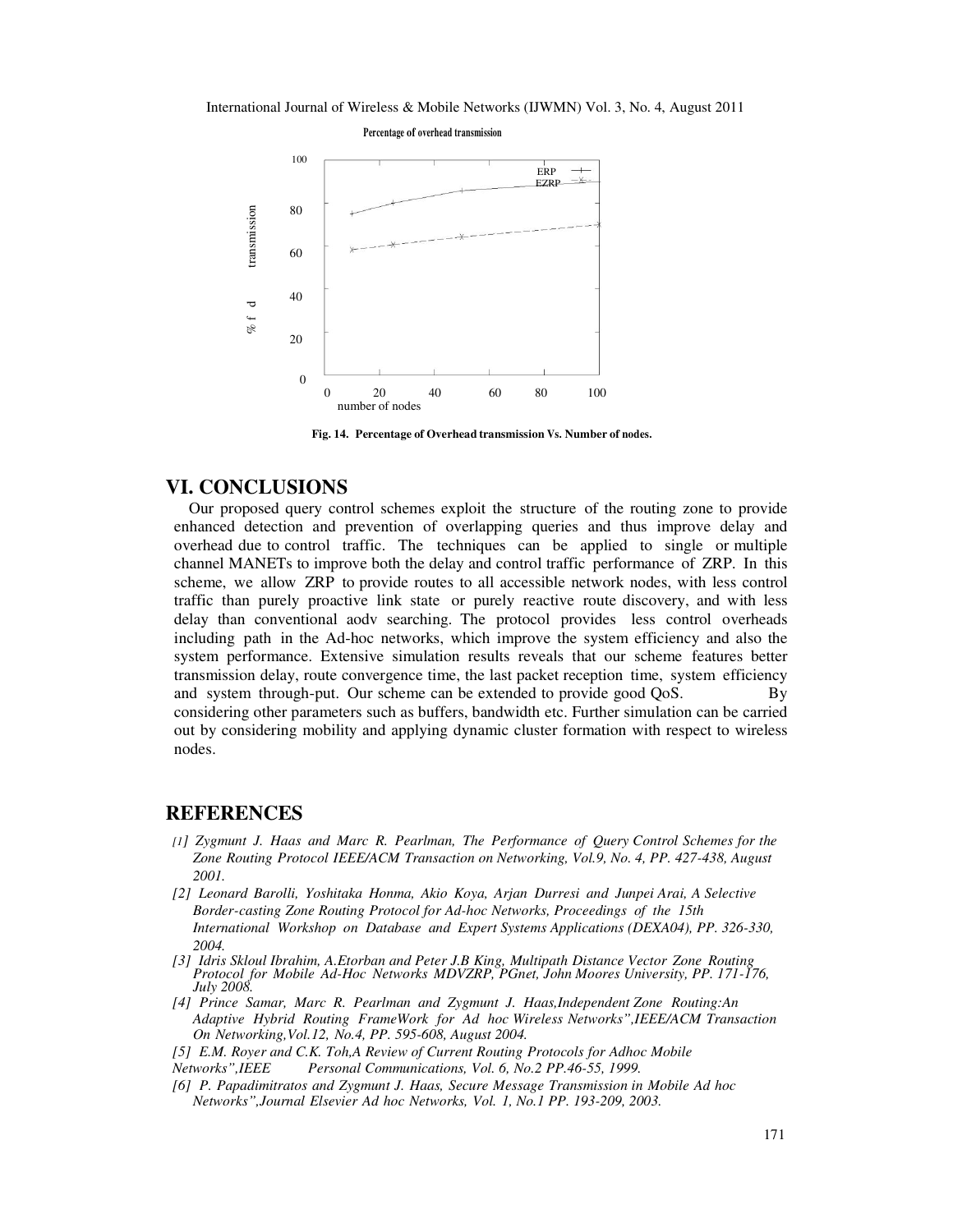- *[7] Panagiotis Papadimitratos, Zygmunt J. Haas, Secure data communica- tion in mobile ad hoc networks". IEEE Journal on Selected Areas in Communications Vol. 24, No. 2, PP. 343-356, 2006*
- *[8] Panagiotis Papadimitratos, Zygmunt J. Haas, Emin Gn Sirer, Path set selection in mobile ad hoc networks", Proc. of the 3rd ACM international symposium on Mobile ad hoc networking computing MobiHoc, PP.1-11,2002*
- *[9] K. Sanzgiri, B. Dahill, B. N. Levine, C. Shields, and E. Belding-Royer."A Secure Routing*
- *Protocol for Ad Hoc Networks." In Proc. IEEEInternational Conference on Network Protocols, PP.78-87, 2002*
- *[10] K. Sanzgiri, B. Dahill, B. N. Levine, C. Shields, and E. Belding-Royer"Authenticated routing for ad hoc networks," IEEE J. Select. AreasCommun., Vol. 2, No. 1, March 2005.*
- *[11] Ming Yu and Kin K. Leung, "A trustworthiness-based QoS routing protocol for wireless ad hoc networks", IEEE Transactions on Wireless Communications, Vol. 8, No. 4, April 2009.*
- *[12] Moitreyee Dasgupta, S. Choudhury and N. Chaki," Routing Misbehavior in Ad Hoc Network", International Journal of Computer Applications, Vol.1, No. 18, PP.89-92, 2010*
- *[13] Kavita Taneja and R.B.Patel," Mobile Ad hoc Networks: Challenges and Future", Proceedings National Conference on Challenges and Opportu-nities in Information Technology, RIMT-IET, Mandi Gobindgarh, PP.133-135, March 3, 2007.*
- *[14] J. Broch et al., "A Performance Comparison of Multihop WirelessAd Hoc Network*
- *Routing Protocols," Proc. IEEE/ACM MOBICOM'98, pp. 85–97, Oct. 1998.*
- *[15] C. Perkins, E.M. Royer, S.R. Das, and M.K. Marina, "Performance Comparison of Two On-demand Routing Protocols for Ad Hoc Networks," IEEE Personal Communications, pp. 16-28, Feb.2001.*
- *[16] S. Singh, M. Woo and C. S. Raghavendra, "Power aware routing in mobile ad hoc n e t w o r k s ", IEEE/ACM M o b i C o m -98, pp. 181-190. Oct.1998.*
- *[17] VincentD. Park and M. Scott Corson, "Adhoc On demand Distance Vector(AODV)version4:Functional specification,"Internet- Draft,draft-ietfmanet- AODV-spec-04.txt, July 2001.*
- *[18] D. Johnson, D. Maltz and Yih-Chun Hu, "The Dynamic Source Routing Protocol for Mobile Ad Hoc Networks," http://www.ietf.org/internet- drafts/draftietfmanet- DSR-09.txt, IETF Internet draft, Apr. 2003.*
- *{ 19} B. Rajagopolan and M. Faiman, A new responsive distributedshortest-path routing algorithm, ACM*

 *Comp. Commun. Rev.19(4) (1989).* 

*[20] .J. Garcia-Luna-Aceves, Loop-free routing using diffusingcomputations, IEEE Trans. Networking 1(1)* 

 *(1993).* 

- *[21] McQuillan, Adaptive routing algorithms for distributed computer networks, BBN Rep. 2831, Bolt Beranek* 
	- *and Newman Inc., Cambridge,MA (1974).*
- *[22] J.J. Garcia-Luna-Aceves, Distributed routing with labeled distances, Proc. IEEE INFOCOM'92 ,Florence,*

 *Italy, 1992.* 

*[23] J.J. Garcia-Luna-Aceves, Steady-state response of shortest-path routing algorithms,11th Annual Int.* 

 *phoenix Conf. on Comp. and Commun., Scottsdate, AZ, 1992.* 

- *[24] B. Awerbuch, Shortest-paths and loop-free routing in dynamicnetworks, Comp. Commun. Rev. 20(4) 1990).*
- *[25] E. Dijkstra and C. Scholten, Termination detection for diffusing computations, Inform. Process. Lett.*

 *11(1) (1980).* 

- *[26]E. Gafni and D. Bertsekas, Distributed algorithms forgenerating loop-free routes in networks with frequently changing topology, IEEE Trans. Commun. (January 1981).*
- *[27] M. Weber (Bates) and A. Ephremides, A simulated performance study of some distributed routing algorithms for mobile radionetworks, Proc. Johns Hopkins Conf., Baltimore, MD, 1983*
- *.[28] M.S. Corson and A. Ephremides, A distributed routingalgorithm for mobile radio networks, Proc. 1989* 
	- *IEEE Military Communications Conf ., Boston, MA, 1989.*
- *[29] A. Ephremides, J. Wieselthier and D. Baker, A design concept for reliable mobile radio networks with*